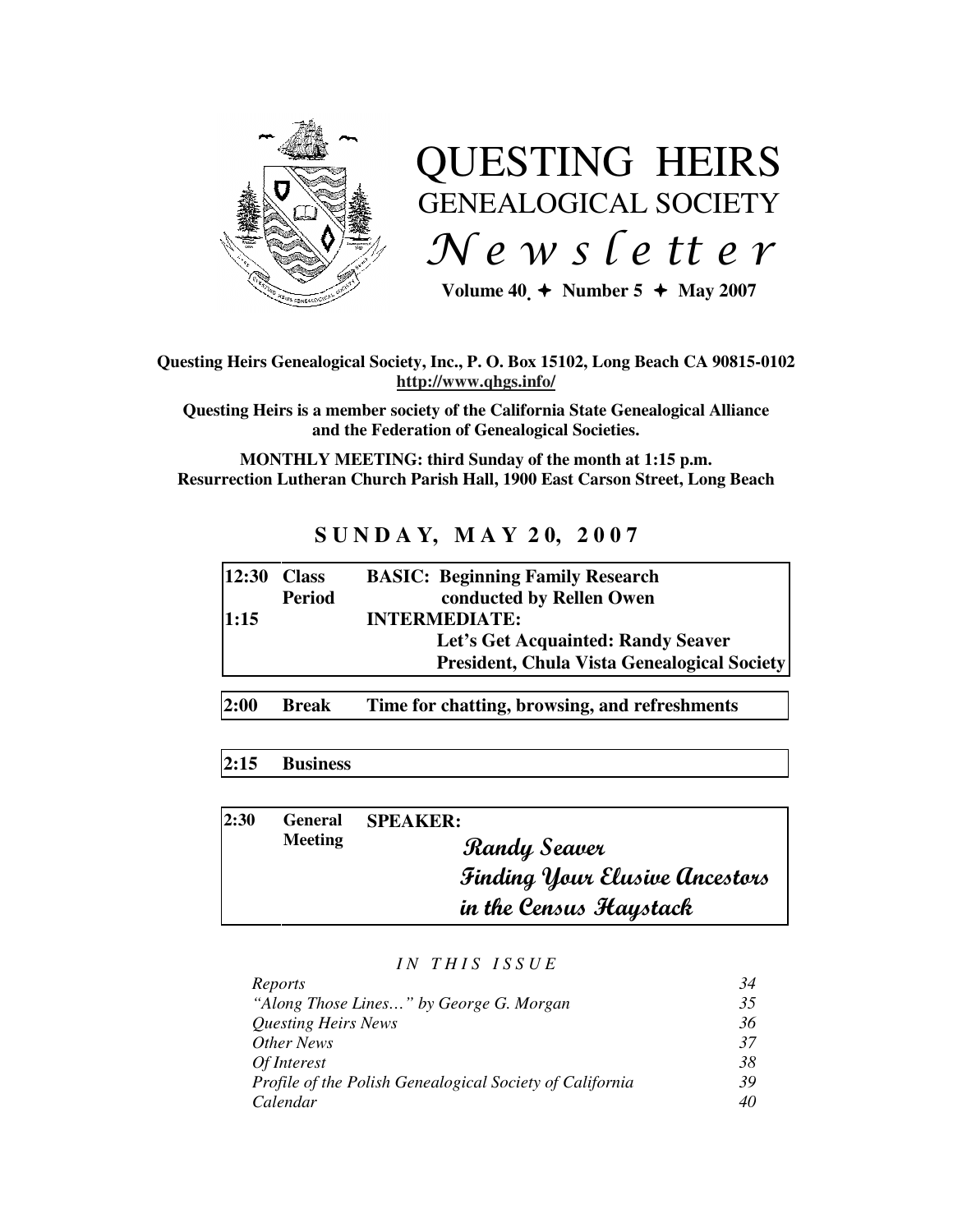*Page 34 Questing Heirs Genealogical Society Newsletter, Volume 40, Number 5 May 2007*

## **M A Y M E E T I N G**

#### **INTERMEDIATE CLASS**

Randy Seaver is a San Diego native, a retired aerospace engineering manager and an avid genealogist. His ancestry includes many colonial New England, New York, New Jersey and Pennsylvania families of English, German and Dutch heritage. Since 1988, he has pursued his ancestry and produced two self-published books. He is a member of several San Diego area and national societies, and is presently President of the Chula Vista Genealogical Society. Randy enjoys helping others with their genealogy research, and writes the Genea-Musings blog at http://randysmusings.blogspot.com.

#### **SPEAKER: RANDY SEAVER**

Have you found ALL the census entries for your ancestors? If not, why not? Probably because they were not enumerated or indexed correctly – and they are lost in the haystack of millions of census entries. The chances of finding your elusive ancestors in the census have improved since the days of printed name indexes, Soundex card searches, and microfilm cranking at the Archives or the FHC.

This presentation will briefly survey the available census records, discuss the census taking process, examine the change from microfilm to online access to the census records, and describe methods to effectively search for your elusive ancestors using online census indexes and images.

## **R E F R E S H M E N T S Georgie (Peterson) LYONS (562) 432-4908**

| Thanks to our April hosts: |                    |  |  |  |
|----------------------------|--------------------|--|--|--|
| <b>Tricia BURES</b>        | <b>Sally DAVIS</b> |  |  |  |
| Polly & George JOHNSON     | <b>Tina YANIS</b>  |  |  |  |
| Our May hosts will be      |                    |  |  |  |
| Hazele JOHNSON             | Linda RYAN         |  |  |  |
| Lucille STROHBEEN          | Cheryl TARDIF      |  |  |  |

### **F I N A N C I A L R E P O R T David WERTS (562) 431-7790**

| March Income<br><b>March Expenses</b><br>Transferred to CD | 201.93<br>343.11<br>S.<br>\$4,000.00 |
|------------------------------------------------------------|--------------------------------------|
| <b>Operations Balance</b><br><b>Special Projects</b>       | \$2,697.90<br>969.50                 |
| <b>Investment Balance</b>                                  | \$25,637.17                          |

#### **MEMBERSHIP REPORT Jeanette (Marcus) JONES (562) 421-5610**

| APRIL MEETING ATTENDANCE |                 |  |  |  |  |
|--------------------------|-----------------|--|--|--|--|
| Members: 38              | Guests: 2       |  |  |  |  |
| <b>NEW MEMBERS</b>       |                 |  |  |  |  |
| Frena DOMINGUEZ          | Individual 9/07 |  |  |  |  |
| Paula LANE               | Individual 9/07 |  |  |  |  |
| Louise WORTHY            | Individual 9/07 |  |  |  |  |
| <b>RENEWAL</b>           |                 |  |  |  |  |
| <b>Betty PERRE</b>       | Individual 9/07 |  |  |  |  |

*Copyright* © *2007, Questing Heirs Genealogical Society, Inc.* 

*Permission to reprint original items from this publication is granted, provided that the reprint is used for non-commercial, educational purposes, and that the following notice appears at the end of the article: Previously published in Questing Heirs Genealogical Society Newsletter, Vol. 40, No. 5, May 2007.* 

*This newsletter is published monthly as a benefit for members of Questing Heirs; it is not meant to be sold. Those who are unable to attend our meetings but wish to subscribe to the newsletter may purchase a newsletter-only membership for \$12.00 a year. To join, please use the membership application on the outer cover of this newsletter.* 

All members are encouraged to submit articles for publication in our Newsletter. Upcoming deadlines are as follows: June submissions by May 27, 2007 July submissions by June 24, 2007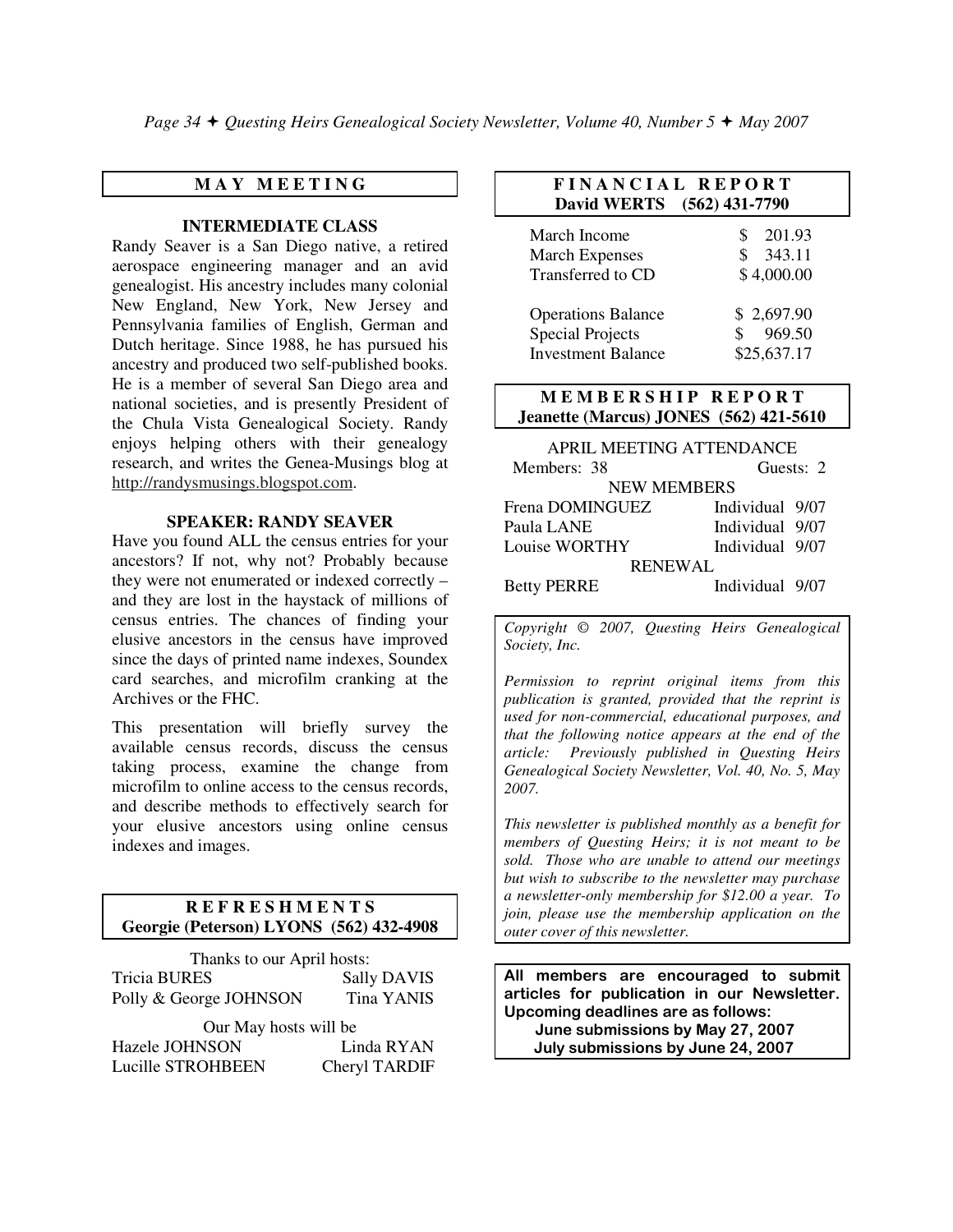## **"ALONG THOSE LINES…" by GEORGE G. MORGAN**

# **Utilizing census information**

Genealogical data comes into our possession in many forms: books, documents, journals and magazines, family heirlooms, oral stories, letters, photographs, journals, diaries, Internet databases, correspondence with other researchers via e-mail, message boards, mailing lists and in other formats.

Seldom do these resources arrive as an entire, completely documented and accurate genealogy. These things arrive in pieces and, when they do, it is our responsibility to assess the quality of the source material and evaluate it in context with other evidence and what we already know or have hypothesized.

Because all these items come to us in different forms and at different times, it is important to periodically invest the time to reread and reevaluate everything again.

Information on a document that seemed to have no relevance to our research when we first found and evaluated it may, after having done other research, suddenly contain precisely the missing link you were seeking all along. Let me give you a couple of examples from a commonly used source document.

## **A Census Example**

Consider the ubiquitous census population schedule.

We all use census records to locate our ancestors and family members. In 1850, the U.S. census population schedules began listing the names of every member of the household. Any slaves were then listed in slave schedules. In 1880, the relationships of persons in the household to the head of household were listed, providing a great boon to us.

When you look at census schedules prior to 1880 for persons who are also alive in 1880, you can backtrack to the earlier censuses to

determine the familial relationships. Have you tried doing this?

It is common advice we hear about paying attention to the neighbors in both directions from our families. Do you do this? If not, go back and look at the census schedules again. People interacted closely with their neighbors, often using them as witnesses for deeds and wills, and neighboring children often married one another. You may just find now that your ancestors married next-door neighbors or neighbors a few houses away.

Have you wondered about your  $19<sup>th</sup>$  and early 20<sup>th</sup> century ancestors' arrival in the United States? Well, head back to look at the 1900, 1910, 1920 and 1930 census population schedules. There is a citizenship column in which their response to a question about the year of arrival in the United States is listed. Gee, that's pretty easy but so many people skip over that column.

Adjacent to that column is another about citizenship. If someone was born in the United States, the column is blank. If not, there are three possible codes entered there:

- AL meant they were an alien;
- PA meant that they had filed papers to begin the naturalization process;
- NA meant that they had been naturalized.

These codes can indicate that you should start looking for naturalization documents. The Declaration of Intention document (or first papers) will tell you the exact date of arrival, the port of arrival, the name of the ship on which they traveled, and the name of the country whose citizenship they are renouncing in order to begin the naturalization process.

Continued on page 37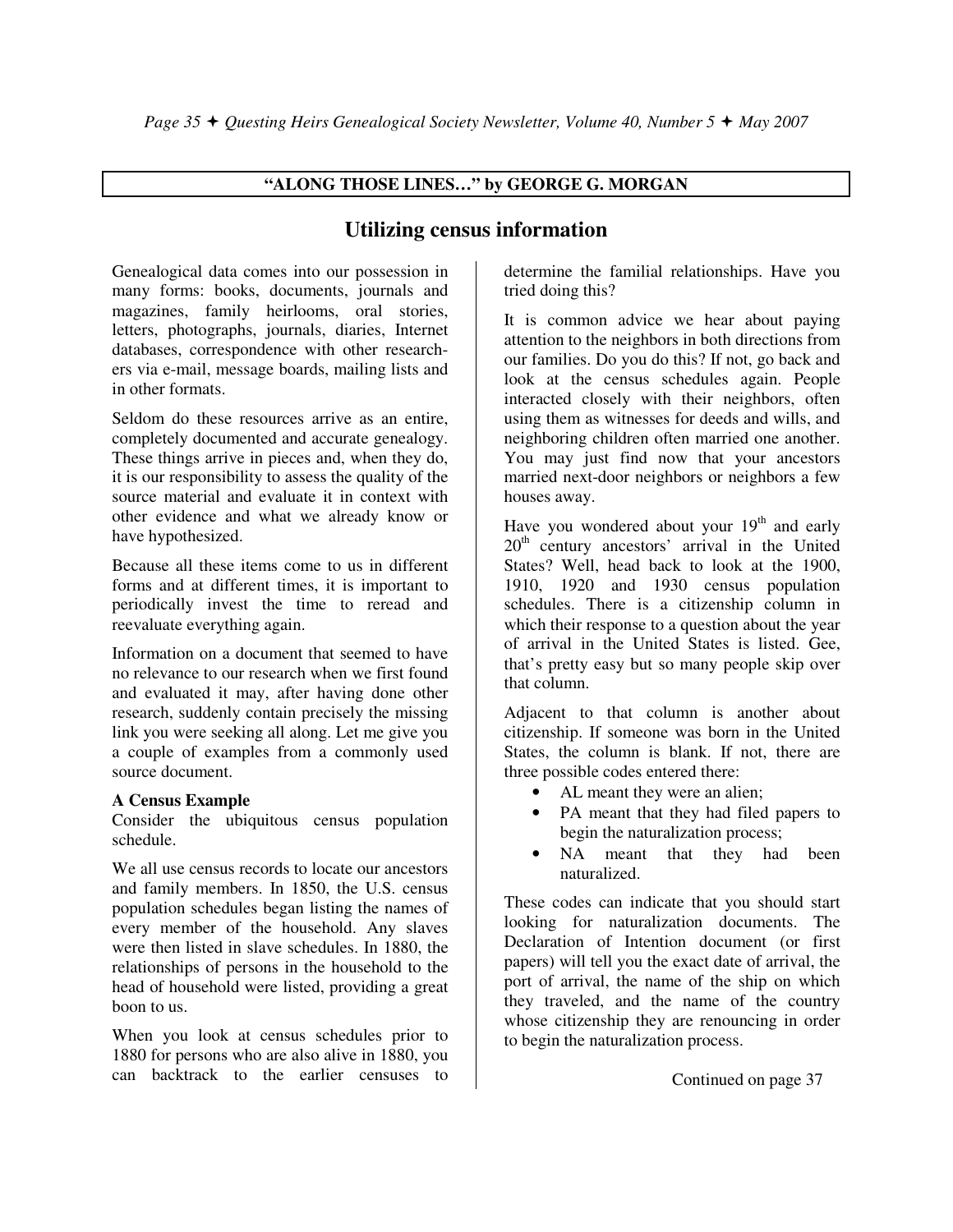## **Q U E S T I N G H E I R S N E W S**

#### **PRESIDENT'S MESSAGE**

Hello!

Did you hear? **Ancestry.com is back in the Long Beach Libraries!** Hooray! So now we can go to any Long Beach library and access Ancestry. Also, they have increased their hours!! So let's show the library how much we appreciate having these marvelous resources and hours.

Have you seen http://clusty.com? It is a search engine that groups results into topics, or "clusters," making for better search and discovery. Clusty queries several top search engines, combines the results, and generates an ordered list based on comparative ranking.

I have found sources on my surnames that I have not seen on any other search engine. So I invite you to look into it.

Have a good month! Hope to see you at our next meeting!

Liz

## **ORDERS FOR GEORGE G. MORGAN'S BOOKS**

Remember to mail or turn in your orders for George G. Morgan's books by our May meeting. Order forms were provided in your April Newsletter, or we will have them available at the meeting. Loran Bures can also e-mail you a copy if you contact him at loran.bures@verizon.net.

Copies of *English Genealogical Research in the Major London Repositories* and *Your Family Reunion: How to Plan It, Organize It, and Enjoy It* were available for your inspection at our April meeting. Copies of *How to Do Everything with Your Genealogy* and his latest book, titled *The Official Guide to Ancestry.com,* will be available at our May meeting so you will be able to see them before you buy.

You can pick your books up at our booth at the Jamboree or at our June meeting.

#### **WEBMASTER'S REPORT**

We now have over four years' worth of past newsletters posted on our web page, thanks to the efforts of Linda Artuso and Loran Bures. The issues date from October 2002 to November 2006, and there are more on the way. You can find them on our Past Newsletter Issues page at http://www.qhgs.info/newsletter-past.html.

#### **APRIL'S PROGRAM**

We really didn't mean to mislead you about our speaker for April. Wendy Elliott was scheduled to speak to us later this year, but because of lastminute scheduling difficulties, she presented her program titled "Buried Treasure—Lost in Print" at our April meeting. Her handout listing various ways that letters of the alphabet may be mistakenly indexed has been put on our society website; so you can find a copy of it there. If you don't have internet access and would like a copy, let either Mike Powers or Loran Bures know; and they will provide a copy for you.

We look forward to John McCoy's presentation on "Why Every Genealogist Needs to be a Paleographer!" in June.



Happy Mother's Day

Mother's Day in the United States was first proclaimed around 1870 in Boston by Julia Ward Howe's Mother's Day Proclamation, and Howe called for it to be observed each year nationally in 1872. As originally envisioned, it was a call for pacifism and disarmament by women.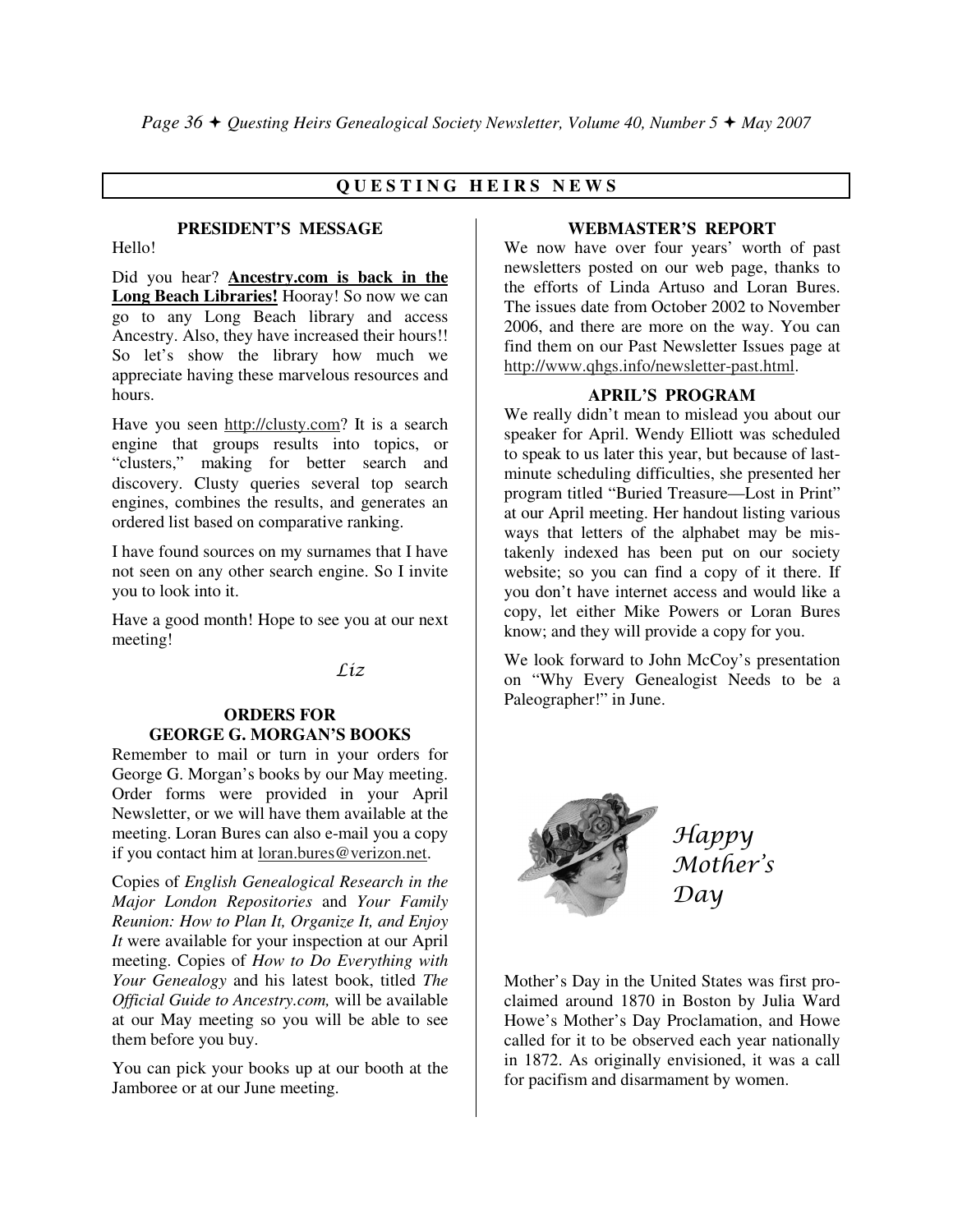## **O T H E R N E W S**

## **NHPRC THREATENED**

http://www.archives.gov/nhprc

What is the NHPRC? This acronym stands for the National Historical Publications and Records Commission, the arm of the National Archives and Records Administration that "supports a wide range of activities to preserve, publish, and encourage the use of documentary sources, created in every medium ranging from quill pen to computer, relating to the history of the United<br>States." For examples of currently funded For examples of currently funded projects, see the website shown above.

The NHPRC needs funding in the fiscal year budget for 2008 of \$12 million--\$10 million for its grant program and \$2 million for staffing and administrative costs. The Administration's budget, for the third year in a row, provides **no** funds for the organization. Anyone interested in the preservation of our country's heritage needs to urge his/her Congressional Representative and Senators to provide adequate funding for the NHPRC.

You can find much background information on the organization, an Issue Brief and Fact Sheet, as well as talking points and guidelines for writing to members of Congress at the website of the National Coalition for History: http://www.h-net.org/~nch.

## **EARLY CANADIAN DOCUMENTS**

Ancestry.ca, the largest Canadian family history website, and Canadiana.org, a non-profit organization dedicated to preserving access to early Canadian publications, today [29 March] announced a partnership to digitize and bring online nearly 300 years of Canadiana.org's early historical records spanning from the 1600s to the 1900s. The new collection includes more than 6,200 publication titles and 1.6 million pages of family histories, local histories, biographies, civil service records and other early historical documents.

The Genealogy and Local History Collection to 1900 will be available online through

Ancestry.ca within the next year. Canadiana.org will also offer these images through its digital library, ECO, at a later date.

*From a press release by The Generations Network, Inc., per Eastman's Online Genealogy Newsletter of 29 Mar 2007. (http://blog.eogn.com). Copyright 2007 by Richard W. Eastman.* 

**"Along Those Lines…"** continued from p. 35 Look further on some of the census records to the places of birth of the individuals and their ancestors. You definitely can use these as clues, but remember that geopolitical boundaries changed. Native tongue or language spoken at home can help tell you about national or ethnic origin. And don't forget occupation. A person's occupation may shed light on where they came from before and possibly the occupation they performed in a previous place.

## **Reorganize and Re-read Everything**

It is always useful, as tedious as you think it may be, to file everything you have on an individual. If you organize evidence, notes, documents and citations in chronological order, you can then sit back and re-read everything.

Now you are placing the person's life into chronological sequence and then are reading it as if it were a biography. The difference is that you're looking at everything on the documents, no matter how obscure. The knowledge and insights you have gained about this person--and others--since you first acquired a piece of evidence may now have changed your perspective and the way you evaluate the information. You may suddenly see a great deal more than ever before, and the persons you've been researching start to come to life more vividly than ever before.

Try this technique, especially with your "brick wall" ancestors, and you may be surprised how much you had all along!

Happy Hunting! George

*© 2007 Copyright George G. Morgan. All rights reserved.*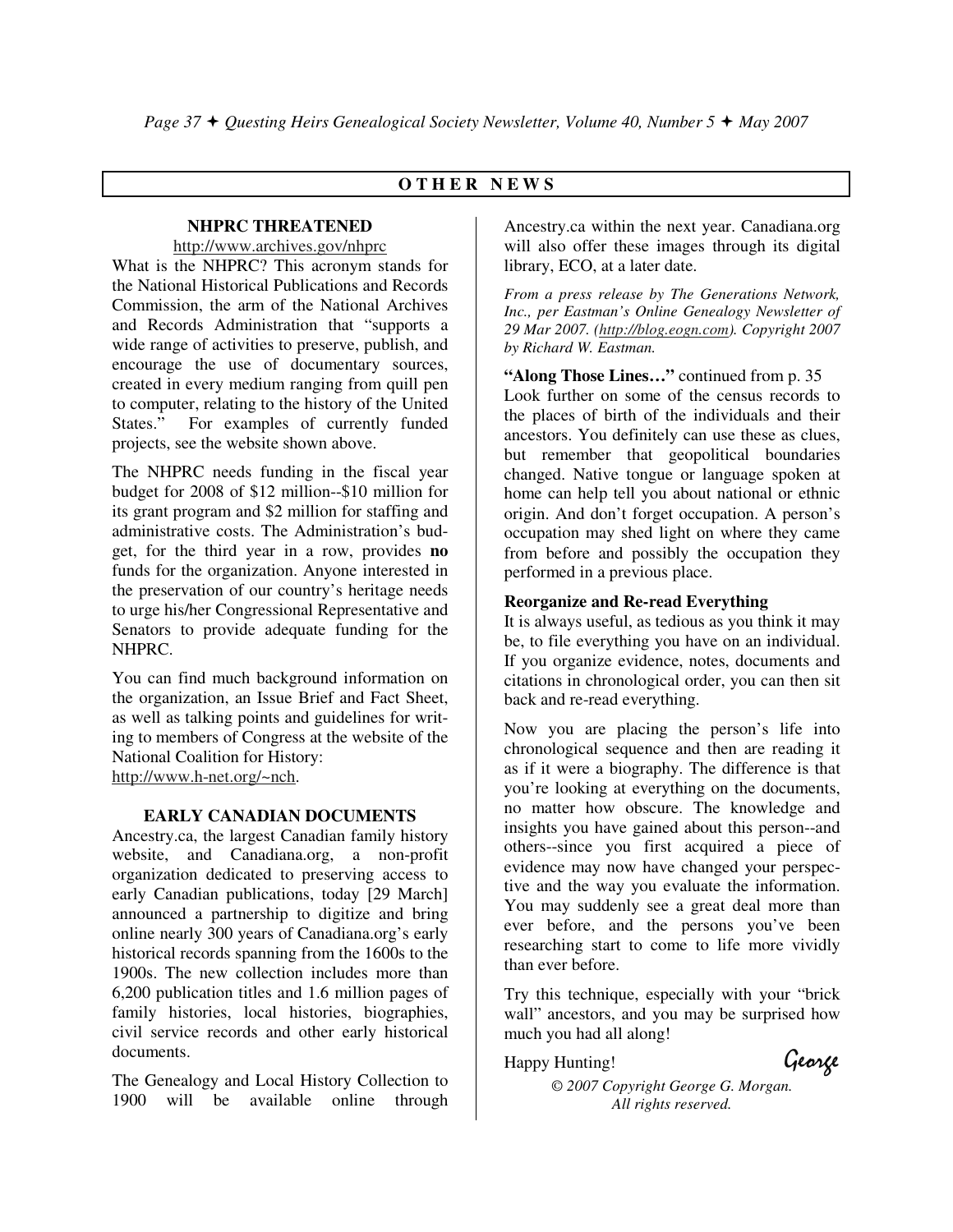## **O F I N T E R E S T**

#### **ORANGE COUNTY FAIR GENEALOGY BOOTH**

The award winning and very popular genealogy booth will be back again this year at the Orange County Fair in Costa Mesa from July 13 to August 5. Fairgoers come from Orange County and the surrounding four counties. Those who are interested in learning more about their "roots" receive information about how and where to attend genealogy meetings, find resources and libraries in the area, and get assistance from knowledgeable researchers.

Sponsors of the booth are asking for volunteers from the major genealogy groups in Southern California to assist in staffing the booth during the run of the fair. A general knowledge of genealogy is all that is needed, since most of the people who stop at the booth are looking for basic information. Staff is there essentially to hand out resource materials and answer general questions, not to act as a genealogy tutor or assist people in their research. The reward is being able to see others getting excited about something we all already acknowledge as a passion! Many of last years' volunteers mentioned how much fun they had staffing the booth, meeting people and sharing their knowledge.

Volunteers work a four or four and one-half hour shift and have the rest of the day to enjoy the fair. Free parking and fair entry are provided for each day a volunteer works at the booth. A free shuttle is provided between the volunteer parking lot and the fairgrounds. The fair is open from 10 a.m. to 12 midnight on Saturday and Sunday, and from 12 noon to 12 midnight on Tuesday, Wednesday, Thursday and Friday. The theme of the fair this year is "Cowabunga! The Year of the Herefords, Surfers and Sand." The genealogy booth theme is "Cowabunga! Catch the Wave of Family History."

Each participating genealogy society will have the opportunity for free advertising by displaying a banner at the booth and/or providing

handout materials about their group's meetings and activities. This is a great opportunity to reach thousands of people with little cost to each society

**Help spread the word about how much fun**  family history can be! Questions? Or to volunteer now, please contact Norma Keating: normakeating@earthlink.net or 714-319-5994

The shifts are as follows: Tuesday thru Friday First shift: 11:45 a.m. to 4:00 p.m. Second shift: 3:45 p.m. to 7:30 p.m. Third shift: 7:15 p.m. to 11:00 p.m.

Saturday and Sunday

First shift: 9:45 a.m. to 2:30 p.m. Second shift: 2:15 p.m. to 6:45 p.m. Third shift: 6:30 p.m. to 11:00 p.m.

#### **1911 CENSUS OF ENGLAND**

On 11 April [2007] The National Archives (TNA) announced that Scotland Online would partner the UK government's official archive in the forthcoming project to put the 1911 census for England and Wales online.

The census, which is huge, is being digitized. It will not be made available in microform nor will public access be allowed to the original returns. From 2009 there will be a phased release of the information in the 1911 census starting with the major conurbations [i.e., urban communities]. This will include images and transcription data, but with sensitive data redacted in line with the Information Commissioner's recent ruling. From 3 January 2012 the public will have full access to the entire 1911 census, including the information not accessible in 2009. Researchers anywhere in the world will be able to search across the fields of the census by name, address or The National Archives reference, and download high-resolution digital images.

*The above information was taken from an article in the Federation of Family History Societies ezine of April 2007.*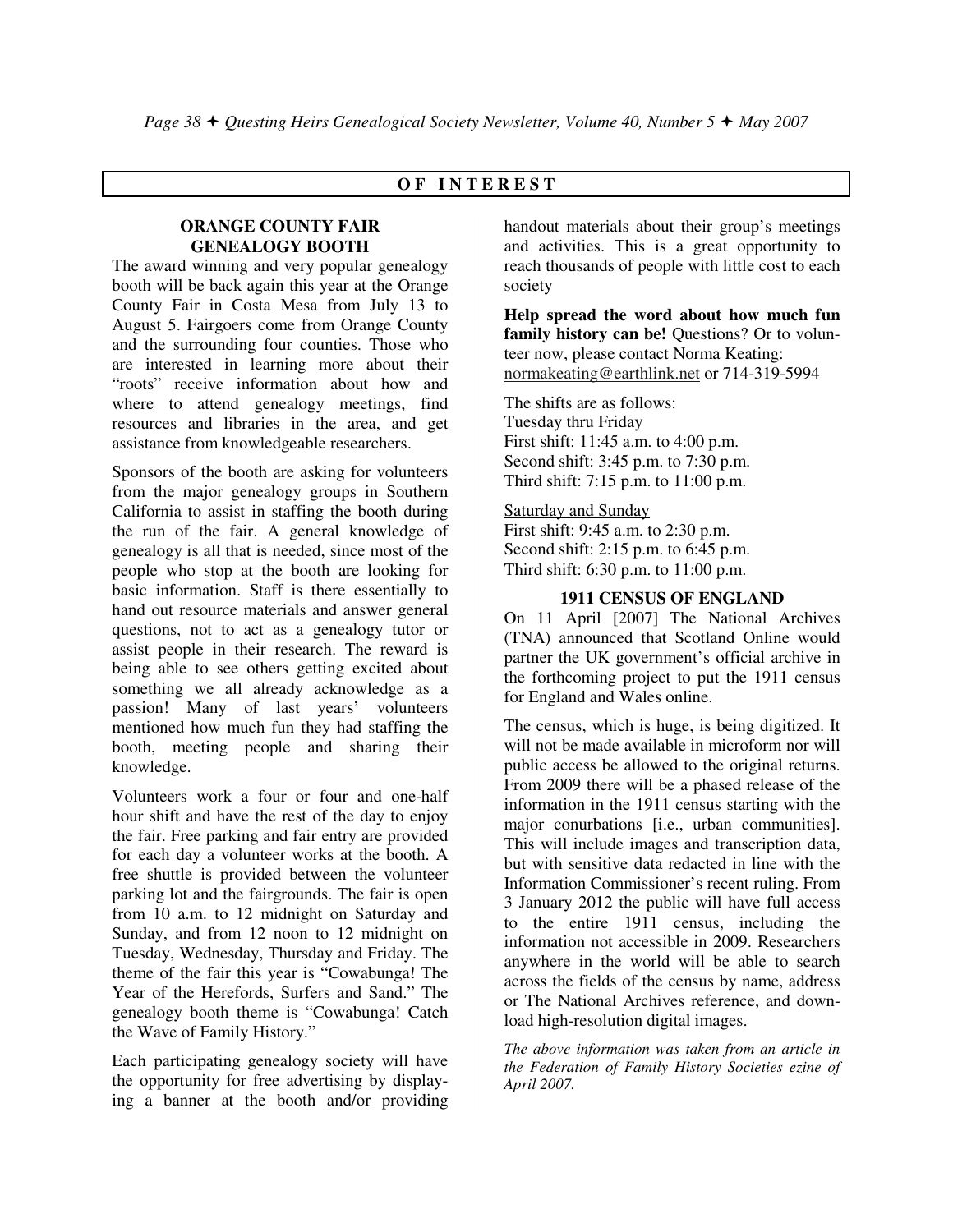## **PROFILE OF THE POLISH GENEALOGICAL SOCIETY OF CALIFORNIA**



**Polish Genealogical Society of California**  Mailing address: PGS-CA; PO Box 307; Buena Park, CA 90621-0307 Website: http://www.pgsca.org Dues: \$20 annually Meetings: The 4th Saturday of January, March, May, July, September and November, at the: LARFHC 10741 Santa Monica Blvd Los Angeles, CA 900025-4799 310-474-2202 or 310-474-9990

The Polish Genealogical Society of California, a non-profit educational organization, was founded on July 17, 1989. Our purpose is to promote the research of Polish family history. Our goals are to help members research and record their family history, to collect and preserve records of our ancestors, and to preserve historical & biographical material. In support of our purpose, we hold bimonthly meetings, publish a quarterly *Bulletin,* hold seminars and workshops.

## **Publication**

*Polish Genealogical Society of California BULLETIN***,** ISSN 1056-568, is published quarterly in January, April, July, and October. The purpose of the Bulletin is to educate and inform our members of research aids and sources. A 10th Anniversary Issue was published in December 1999.

### **Library Collection**

The Society has collected many books and periodicals on genealogy, family history, Polish history, geography, and heraldry. These have been acquired through donations of members, friends, and purchases by the Society. A listing of the collection was published in 1996 and updated in 2004. It can be found on our website. The collection is housed at the Los Angeles Regional Family History Center. Additionally, we have added hundreds of microfilms of Polish records to the LARFHC collection.

#### **Meetings**

PGS-CA provides a forum for members to learn how to research their ancestral lines. Meetings are held the fourth Saturday of January, March, May, July, September and November at the LARFHC. Between 9:30– 11:30 a.m. key members are available to assist those needing help with research problems and translations. Board meetings are held from 12:00 to 1:00 p.m. Class on Polish research is at 1:00 p.m. and our general meeting, with a guest speaker, begins at 2:30 PM.

#### **Surname Database**

In 1996, the first results of our Surname project were published. In 1997 the surnames being researched by our members were added to our website. A listing of Surnames that members are researching has been compiled. The latest version will be added to our website this year.

## **Membership**

Society membership is open to anyone interested in Polish family history, education, and promoting the knowledge of research techniques. Membership categories are: Individual, Family, Life, Sustaining, and Resident of Poland.